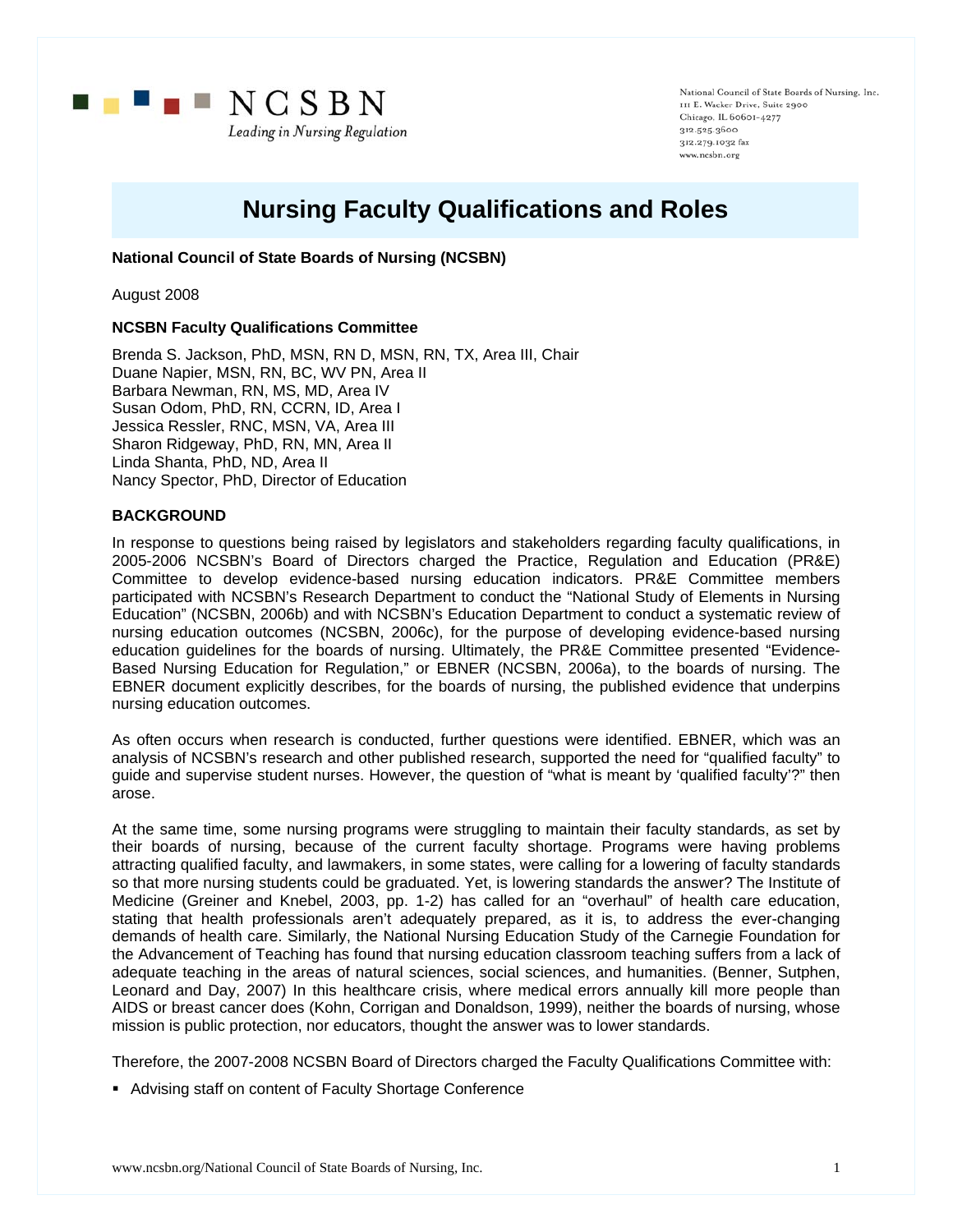**Reviewing and presenting recommendations for future faculty qualifications and roles.** 

The committee members made their recommendations for future faculty qualifications and roles after reviewing the following:

- **Input from a collaborative conference call with representatives from the American Association of** Colleges of Nursing (AACN), the Commission on Collegiate Nursing Education (CCNE), the National Association for Practical Nurse Education and Service (NAPNES), the National League for Nursing (NLN), and the National League for Nursing Accrediting Commission (NLN-AC).
- There were 35 evidence-based articles and/or consensus statements by experts in nursing education.
- Input from the speakers and participants of the "Faculty Shortage: Implications for Regulation" conference hosted by the committee members.
- **Reports developed by 2006-2007 Practice, Regulation and Education (PR&E) Committee members,** including the "Faculty Shortage Survey" and the "Comparison of Faculty Qualifications in National Documents" reports.
- **Minutes from Education Consultant Network calls.**
- Relevant surveys from the Education Consultant Network.

#### **RECOMMENDATIONS**

- A. Nursing faculty in RN programs (full-time and part-time) shall have either a master's degree or a doctoral degree in nursing. Their education should include graduate preparation in the science of nursing, including clinical practice, and graduate preparation in teaching and learning, including curriculum development and implementation. Other supportive faculty with graduate degrees in related fields may participate on a nursing faculty team to enrich and augment nursing education.
- B. Nursing faculty in PN programs (full-time and part-time) shall have either a master's degree or doctoral degree in nursing. Their education should include graduate preparation in the science of nursing, including clinical practice, and graduate preparation in teaching and learning, including curriculum development and implementation. Other faculty, BSN prepared, may participate on a nursing faculty team to enrich and augment nursing education.
- C. Clinical preceptors shall be educated at or above the level for which the student is preparing.
- D. When boards of nursing evaluate the preparation of nursing faculty members, it is essential to consider the three roles of faculty: collaborator, director of learning, and role modeling.
- E. When boards of nursing evaluate the preparation of nursing faculty members, they should assess processes of faculty orientation. All part-time faculty members, adjunct faculty members, preceptors, novice faculty members, and others, should be oriented to the nursing program's curriculum and engaged in formal mentorships and faculty development.
- F. Boards of nursing are encouraged to collaborate with educators to foster innovation in nursing education.

#### **PREMISES**

The Faculty Qualifications Committee members developed the following premises as a foundation for their recommendations:

- A. The mission of the boards of nursing is the protection of public health, safety and welfare.
- B. Nursing education programs are faculty driven, reflective of the parent institution's mission, and based on national standards.
- C. Program outcomes are consistent with competencies required for safe and effective nursing practice.
- D. Nursing faculty members facilitate the development of clinical judgment necessary for safe and effective practice.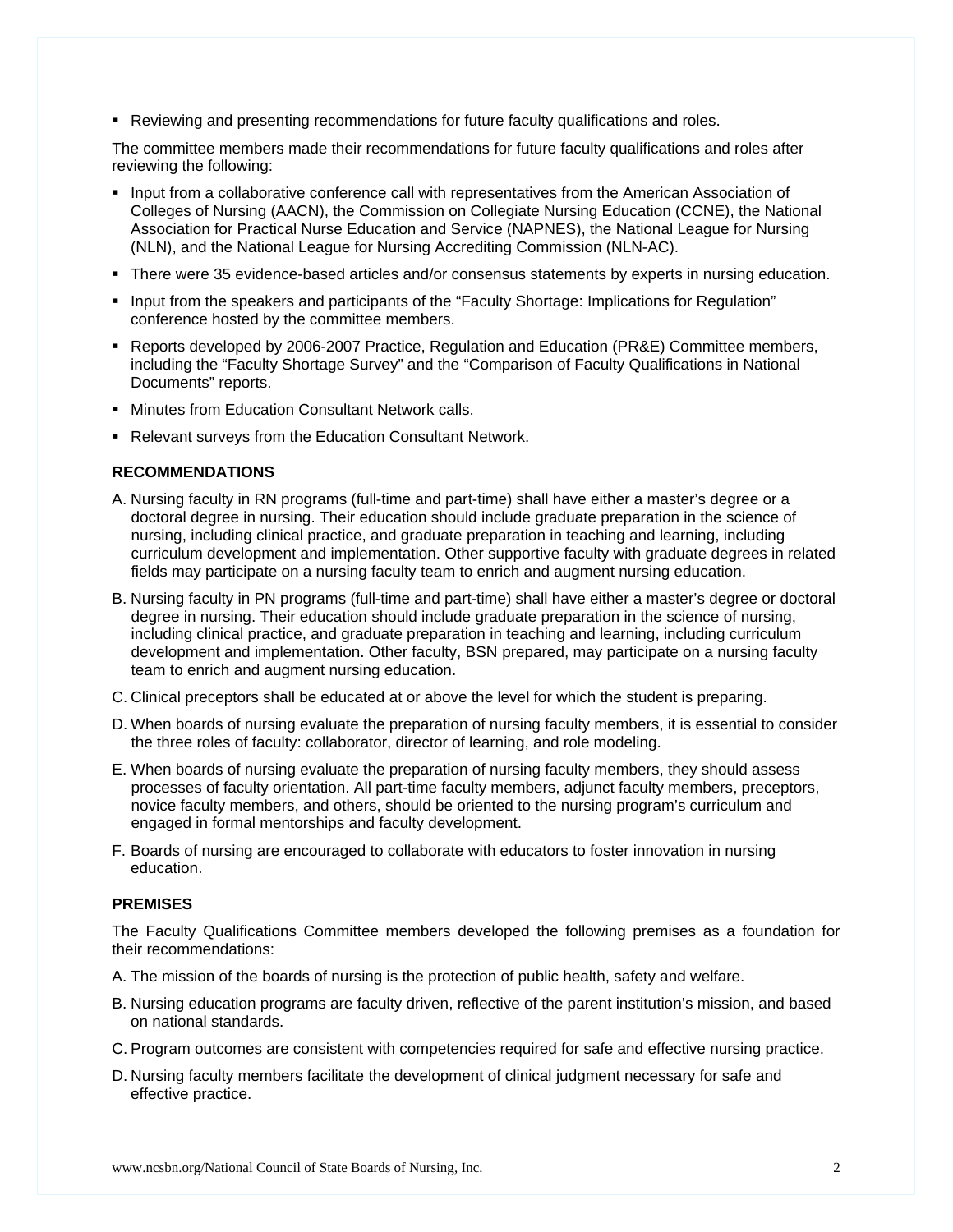- E. Faculty members are licensed to practice nursing, as required by the jurisdiction which they are teaching.
- F. Nursing education programs recognize that collaboration with other disciplines is essential in the education of today's nurses.
- G. Recognizing the complexity of nursing education, even though the scopes of practice differ for practical nurses and registered nurses, the roles of the faculty members are similar.
- H. The science of learning drives teaching-learning methodologies in nursing education.

# **FUTURE FACULTY QUALIFICATIONS**

In order to effectively meet the roles of faculty, how should faculty be prepared? This question was asked in the National Study of Elements of Nursing Education study (NCSBN, 2006b) and at a meeting of key stakeholders where those research results were discussed. There some evidence in the literature related to faculty qualifications, and the Faculty Qualifications Committee members identified and reviewed those reports and data. Having reviewed the relevant literature and reports and with an eye to the future, the Faculty Qualifications Committee members make the following recommendation for faculty qualifications.

## **Master's in Nursing Degree Recommendation**

The requirement for a master's degree in nursing has been a part of the NCSBN Education Model Rules for the RN nursing program and for the PN nursing program. The rules state, "It is preferable that the nursing faculty members have a master's degree with a major in nursing or a nursing doctorate degree." (NCSBN, 2004) The Faculty Qualifications Committee was asked to review these qualifications, considering the looming faculty shortage and that sometimes Boards are being asked to lower their faculty standards in order to graduate more nurses. After reviewing the literature and consensus statements of experts in nursing education, the Faculty Qualifications Committee members decided that the master's degree with a major in nursing should be maintained for RN programs and required for PN programs.

The Faculty Qualifications Committee members recommended strengthening the requirement of the PN nursing faculty because of the complexity in nursing practice and nursing education today. PN faculty take on many of the same roles as RN faculty and therefore should have the same qualifications as RN faculty. Further, the roles of PNs and RNs in clinical practice are changing, and, in this complex health care environment, this will only continue. Therefore, it is essential for PNs to understand the differentiation, and multiplicity, of the various roles in nursing and health care; graduate prepared faculty members will be able to facilitate this understanding. Graduate prepared faculty will also be able to teach, and role model, the intricacies of delegation, supervision, and assignment that are so important for PNs.

Further, practical nurses are often employed in long-term agencies, caring for vulnerable populations, who often have multiple conditions with higher-level care needs than ever before. It is predicted that in 25 years one in every four, instead of the current one in every six, Americans will be 60 years of age or older. Therefore, this recommendation is guided by looking toward the future of nursing and health care and envisioning the continued complexity in nursing care, as well as the changing roles of nurses.

Orsolini-Hain and Malone (2007) described the impending gap in clinical nursing expertise, related to an increased ratio of new graduates to experienced nurses, increased retirements of experienced nurses, the faculty shortage, and insufficient research to determine best practices in nursing education. Concomitantly, patient acuity is increasing, health care systems are becoming more complex, technology advances are growing exponentially, and the economic pressures are increasing. Furthermore, as was stated earlier, medical errors and patient safety are major concerns for health care workers (Kohn et al., 1999). Orsolini-Hain and Malone (2007) call this the "perfect storm" in nursing, unless we address it immediately. These authors predict that this expertise gap could actually extend the nursing shortage. Therefore, it is not the time to lower the education standards of the nurse educator.

A statewide study of nursing faculty and a national study of evidence-based nursing education support the master's in nursing degree. Riner and Billings (1999) conducted a study to identify perceived needs of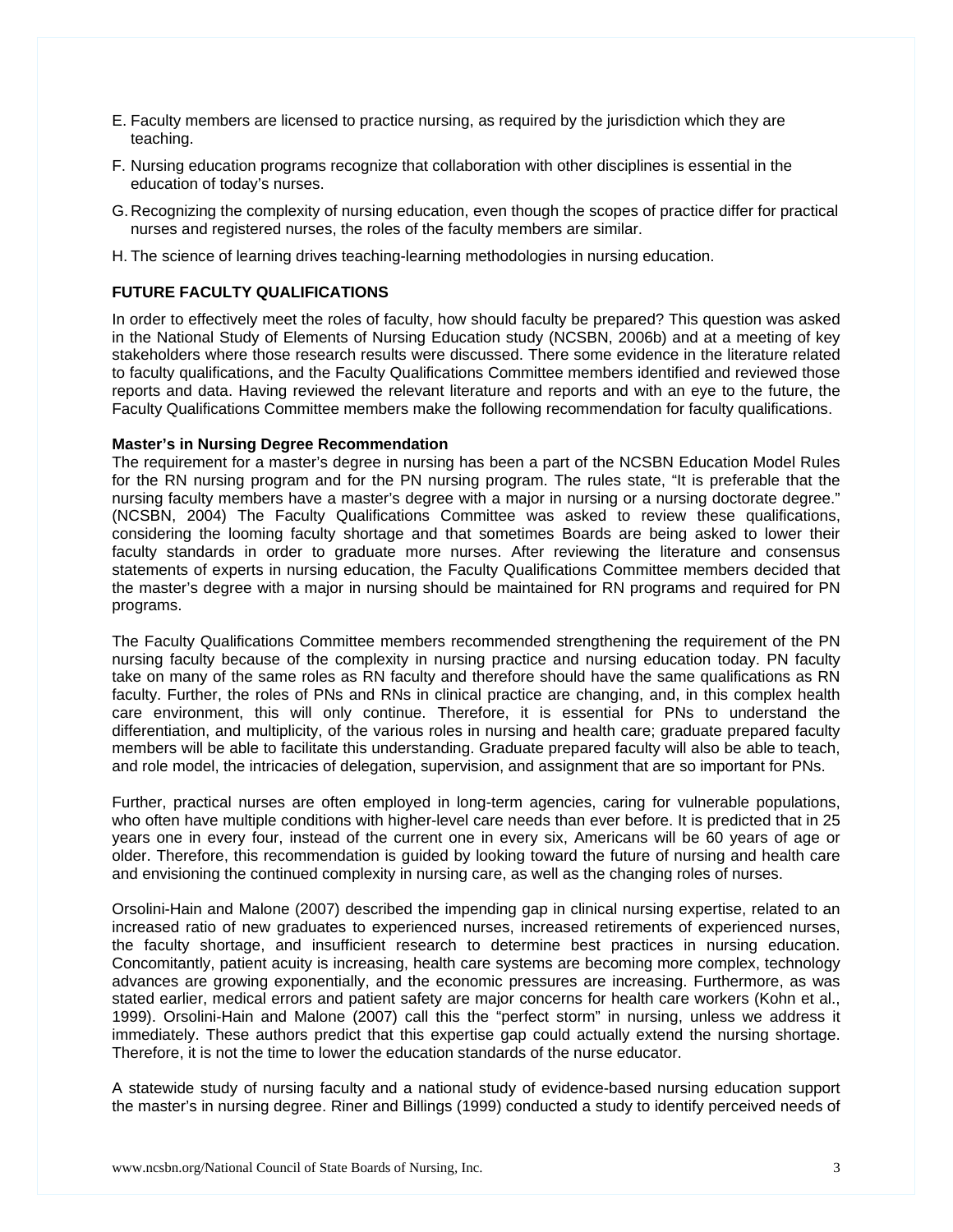faculty members in one midwestern state. Their final sample consisted of a robust 352 nursing faculty who teach in LPN through PhD programs. They found that faculty with bachelor's degrees, or those with master's degrees in other fields, had significantly higher needs than those with master's in nursing degrees or doctorates. This is one of only a few studies that addressed LPN faculty. However, there is consensus data that support LPN faculty having a master's in nursing degree. The NCSBN Education Consultant Network members, during a conference call, strongly agreed that a graduate-prepared faculty was an essential element of a successful nursing program. Further, some Boards have found that when faculty members are prepared with a master's degree, those programs have significantly higher NCLEX pass rates. The National League for Nursing Accredited Commission (NLNAC) has found that there are significantly better outcomes (one outcome measure includes NCLEX pass rates) when programs are accredited, versus when they are not, most likely related to the higher standards associated with accreditation. (Tanner, 2008)

NCSBN's EBNER report (NCSBN, 2006a), which included data from a systematic review of nursing education outcomes (NCSBN, 2006c), and NCSBN national research findings, identified evidence-based faculty-student relationships and teaching methodologies that would imply the need for master's in nursing degrees for faculty members. The faculty-student relationships identified would require high-level interaction between students and faculty, beyond what a bachelor's educated faculty member could provide. Likewise, faculty members would need graduate coursework in education strategies to implement the research-based teaching methodologies that were identified.

Carnegie's study of nursing education (Benner et al., 2007), Riner and Billings (1999), Bartels (2007), and AACN's position statement for the preferred vision of the professoriate in baccalaureate and graduate nursing programs (2008b) all go a step further and support doctoral education of RN nursing faculty members. Riner and Billings (1999), for example, found that nursing faculty members without doctoral preparation had significantly greater developmental needs in almost all items on their scale. However, the Faculty Qualifications Committee members recognized that with the multiple levels of education for prelicensure nursing programs, and with the current faculty shortage, it is not the time for this recommendation. As it is, states are struggling to maintain the master's in nursing standard. For example, an NCSBN survey of Member Boards conducted in 2007 by the PR&E Committee found that 25 of the 36 Boards responding to the survey were allowing waivers for their RN faculty requirements for those nursing programs that provided evidence that they couldn't fill their positions with qualified faculty members. Of those states with waivers, 18 allow waivers on fewer than 10 percent of faculty in their state or territory, 4 allow waivers on 10 to 19 percent of faculty, and 3 allow waivers on 20 to 29 percent of faculty. For PN faculty, 16 Boards allowed waivers on fewer than 10 percent of the faculty in that state or territory, while one Board allowed waivers on 21 to 30 percent.

Our Member Board Profiles (NCSBN, 2008) reports on current faculty requirements in the boards of nursing:

- **Baccalaureate** *programs***:** one requires a doctorate, two doctorate preferred; twenty-eight require an MSN, seven MSN preferred, four MS, one master's other, and fourteen other; two require a BSN, and one BS.
- *ADN programs*: one requires a doctorate; twenty-seven require an MSN, eight MSN preferred, four MS, and thirteen other; six require a BSN, one BS.
- **Diploma** programs; eleven require an MSN, seven MSN preferred, three MS, four other; three require a BSN, one BSN preferred; thirteen not applicable (no diploma programs in that jurisdiction).
- *PN programs*: nine require MSN, two MSN preferred; twenty-three require BSN, five BSN preferred, two BS, and fourteen other.

#### **Graduate Preparation in Clinical Practice**

In order for faculty members to act as role models for their students, and others, faculty members should have advanced clinical preparation in their areas of expertise. One finding from the Carnegie study of nursing education (Benner et al., 2007) was that some classroom teachers hadn't been in practice for years, and in the worst cases, students complained that faculty were not current in their understanding of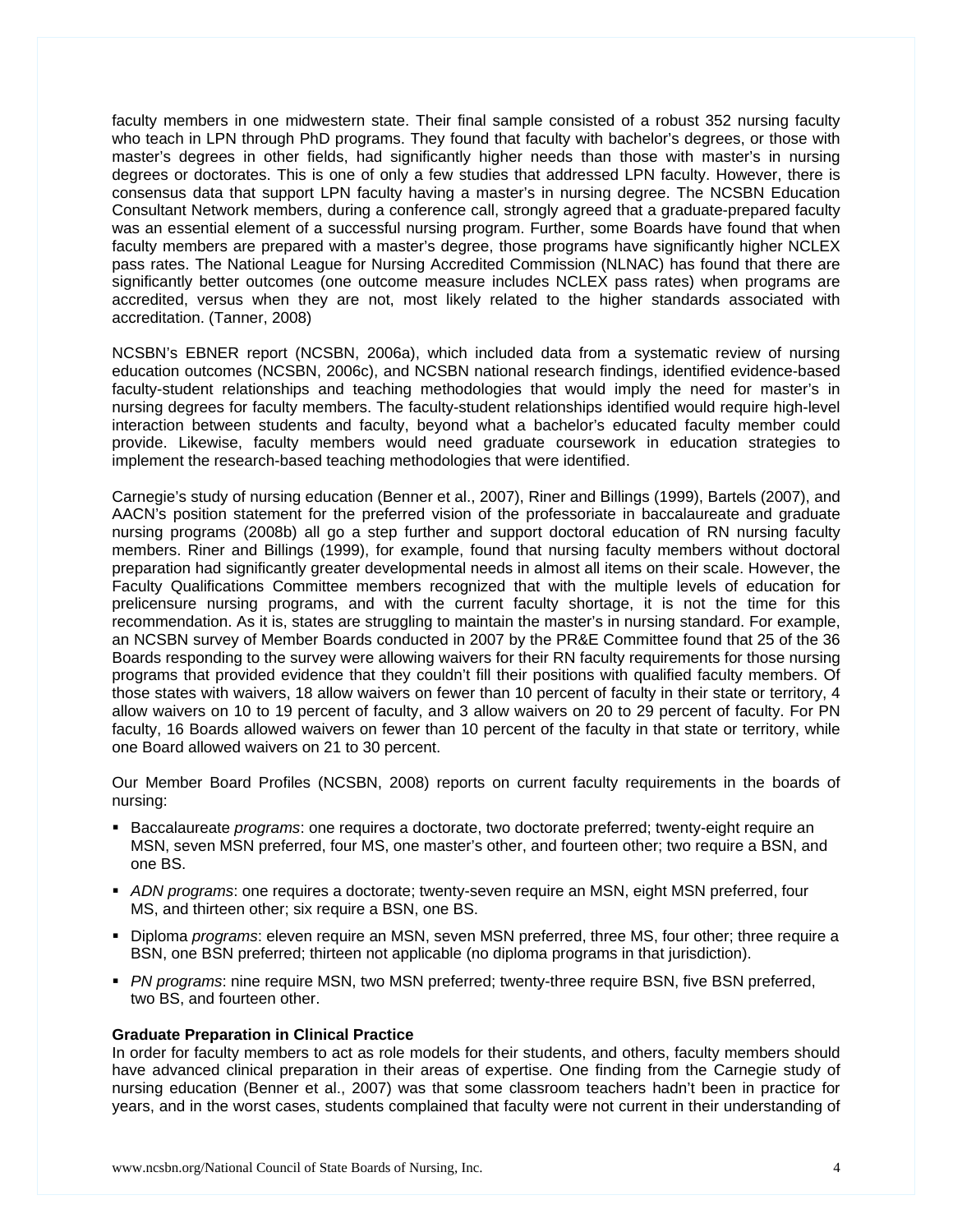clinical practice. While faculty members surely cannot be expert in everything and are encouraged to collaborate with other clinical experts, they still should have advanced background in clinical nursing science.

With advanced education at the master's level in clinical practice, the educator has the background necessary to teach about the multiple roles of health care workers and how to delegate and supervise in clinical practice. NCSBN research has shown that new nurses report that they lack skills in delegating and supervising (NCSBN, 2006b) health care personnel. Further, faculty prepared at the graduate level in clinical practice possess skills in high-level questioning that are valuable for teaching within the context of clinical practice. Phillips and Duke (2001) identified these high-level questioning skills to be application, analysis, synthesis, and evaluation, and they found that these were important elements for stimulating learning in the clinical setting. Likewise, NCSBN research (NCSBN, 2006b) has found significant differences in student outcomes when faculty members have in-depth interactions with students.

Position statements from the National League for Nursing (NLN, 2002) and the American Association of Colleges of Nursing (AACN, 2008b) support graduate clinical preparation. While the NLN (2002) statement stresses the need for more attention to the teaching/pedagogical component of the educator role, they also acknowledge that educators still need to be competent clinicians and that the scientific basis for practice is important. AACN (2008b, p. 1) more specifically states, "Clinically focused graduate preparation is the minimal expectation for clinical instruction and the coordination of mentoring of preceptors." At the Faculty Shortage conference, March 26, 2008, in Chicago, in a Fishbowl Discussion, representatives from AACN and NLN agreed that faculty should be educated at the graduate level in clinical practice.

### **Graduate Preparation in Education**

While a graduate-level foundation in the science of nursing is essential for any nurse educator, so is graduate coursework in the science of teaching/learning. Rationale for this was provided under the faculty member taking the role of director of student learning. It is obvious that if the faculty member is responsible for directing student learning, he or she must understand the science of education, which would include an understanding of learning styles, including adult learning and diverse learners; education theory; evaluation and assessment of learners, curriculum and program outcomes; curriculum design; and diverse teaching strategies. The two national education associations, AACN and NLN, have both taken positions that nursing faculty need graduate background in education coursework (AACN, 2008b; NLN, 2002). A national study in nursing education (Benner et al., 2007) also has highlighted the need for nursing faculty to have graduate level education preparation, as have leaders in nursing education. (Bartels, 2007; Tanner, 2007; Zungolo, 2004)

Riner and Billings (1999) provide some research data that support inclusion of education coursework in graduate nursing education. In their study of 352 nursing faculty members, they found that faculty with no formal teacher education had significantly higher needs for the following items: understanding how what is taught fits into the curriculum, establishing an effective teaching/learning environment, planning clinical experiences, and using simulations that provide experience in critical thinking and problem solving.

#### **Balancing the Faculty Team**

The Faculty Qualifications Committee emphasizes that support faculty with graduate degrees in related fields are encouraged to participate on an RN nursing faculty team and will enrich and augment nursing education. Similarly, for PN nursing programs the Faculty Qualifications Committee members recommend BSN prepared support faculty. As above, under the Collaborator Role, it is important to create a balanced faculty that will provide depth to student learning experiences. Benner et al., (2007), in their study of nursing education, found that nursing curricula are weak in the areas of psycho-social coursework, humanities, and education experiences that enable students to work with diverse populations. Further, Wolf, Dunbar-Jacobs, and Greenhouse (2006) make a case for practice/education collaborative models and support the findings of Benner et al., (2007) regarding the importance of contextual learning in nursing education. Wolf et al., (2006, p. 577) write, "Most of these transformational competencies are best learned through a combination of classroom and real-time practice setting experiences." This can best happen when there is a strong faculty team led by nursing faculty, with support by faculty in related fields.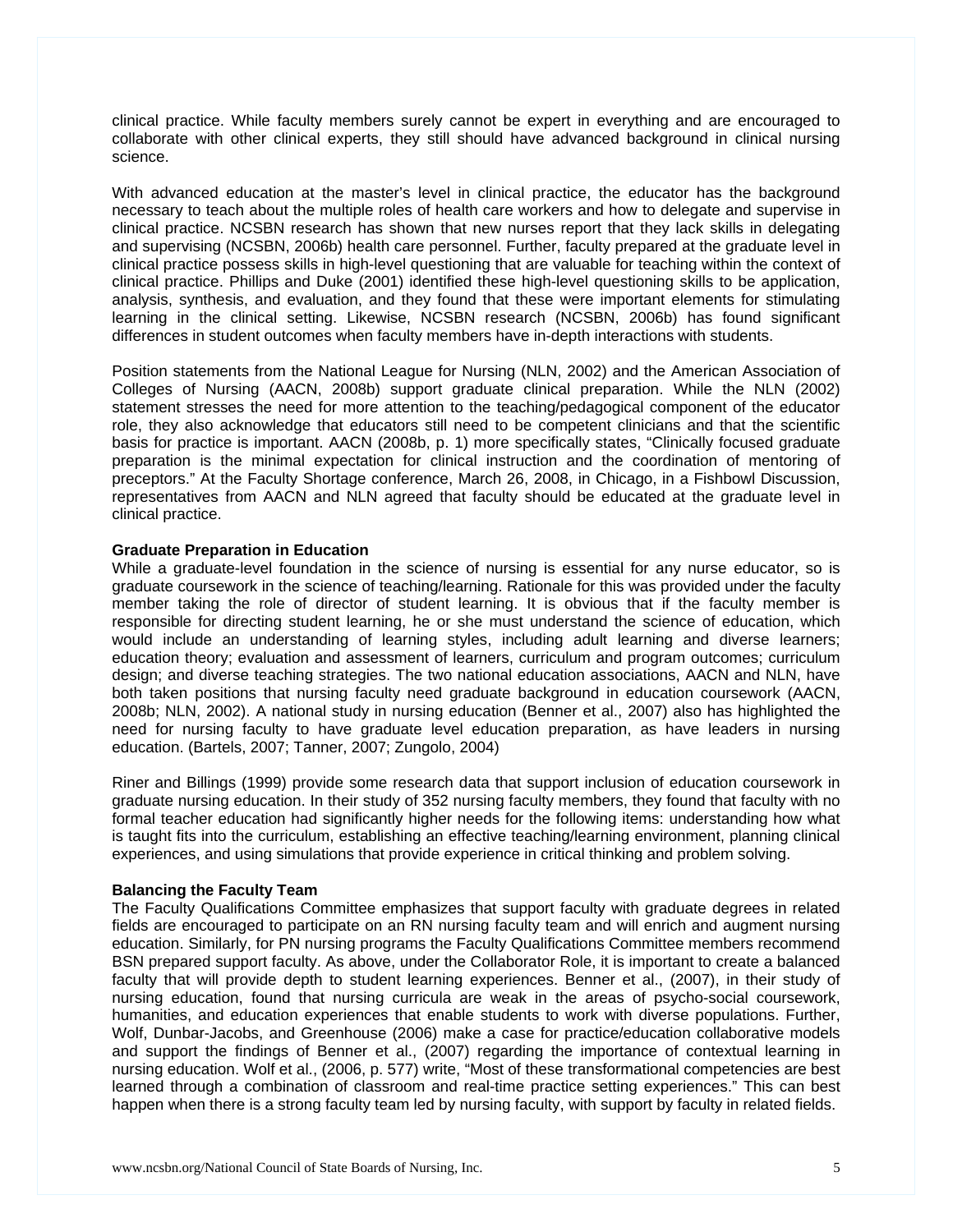# **FUTURE FACULTY ROLES**

The Faculty Qualifications Committee recognizes that faculty have multiple functions in their educator roles, including, but not limited to: administrative, advisor for matriculation and career, clinical coach, continuing quality improvement of education, distance learning coordination, educator in the classroom, global representative, laboratory instructor, maintaining clinical relevancy, mentor to novice faculty members, mentor to preceptors, online course development, professional leadership, research/scholar, and simulation instructor. In order to understand the future roles of the nurse faculty members more conceptually, the Faculty Qualifications Committee members have developed the following categories, based on a literature review, discussion, and feedback from the Faculty Shortage Conference.

Similar to Halstead's (2007) assertion about faculty competencies, that it's not the expectation that all educators possess all competencies, the same is true for the role of faculty. Not every faculty member is expected to take every role. At the same time, these categories are not always discrete. That is, a faculty member could act as a role model in directing student learning by collaborating with a clinical expert to teach.

It is expected that there will be a rich balance of faculty members to take on these three roles. It is also understood that the composition of the faculty team is very much dependent upon the mission and philosophy of the nursing program. For example, in many ADN and diploma programs, the focus on scholarship is more likely to be on the scholarship of teaching than on conducting research studies.

The following three categories incorporate all the various roles that nursing faculty members currently are responsible for and will be responsible for in the future.

A. Collaborator

The following are some examples of this role:

- **Communication;**
- Manager of learning experiences;
- Interdisciplinary/professional;
- **Inclusive:**
- Shared decision making;
- **Alliances:**
- **Joint efforts;**
- Build partnerships; and
- **Teamwork.**

The Carnegie study of nursing education (Benner et al., 2007), and others (AACN, 2008a; Halstead, 2007), assert that we must educate nurses differently in these rapidly changing times in science, technology and clinical practice. In order to meet these new demands in nursing education, faculty must collaborate with educators from the natural sciences, social sciences and humanities (AACN, 2008b; Benner et al., 2007; Felton, 2000; Halstead, 2007), as well as those in practice. (Wolf et al., 2006) The nursing faculty members will bring these experts together and coordinate the student learning. This collaborative mindset will enhance student learning and prepare students for the future. Other health care fields are in line with this thinking. In a position paper defining core faculty for the physical therapy discipline, Brueilly, Williamson and Morris (2007) refer to their faculty as taking a collaborative role. They also find it essential to integrate faculty from related fields or from the foundational sciences; they refer to this balance as the "ideal faculty team" (p.14). However, they also assert that these interdisciplinary faculty members should be "vigorously mentored" (p. 10) by the physical therapy faculty.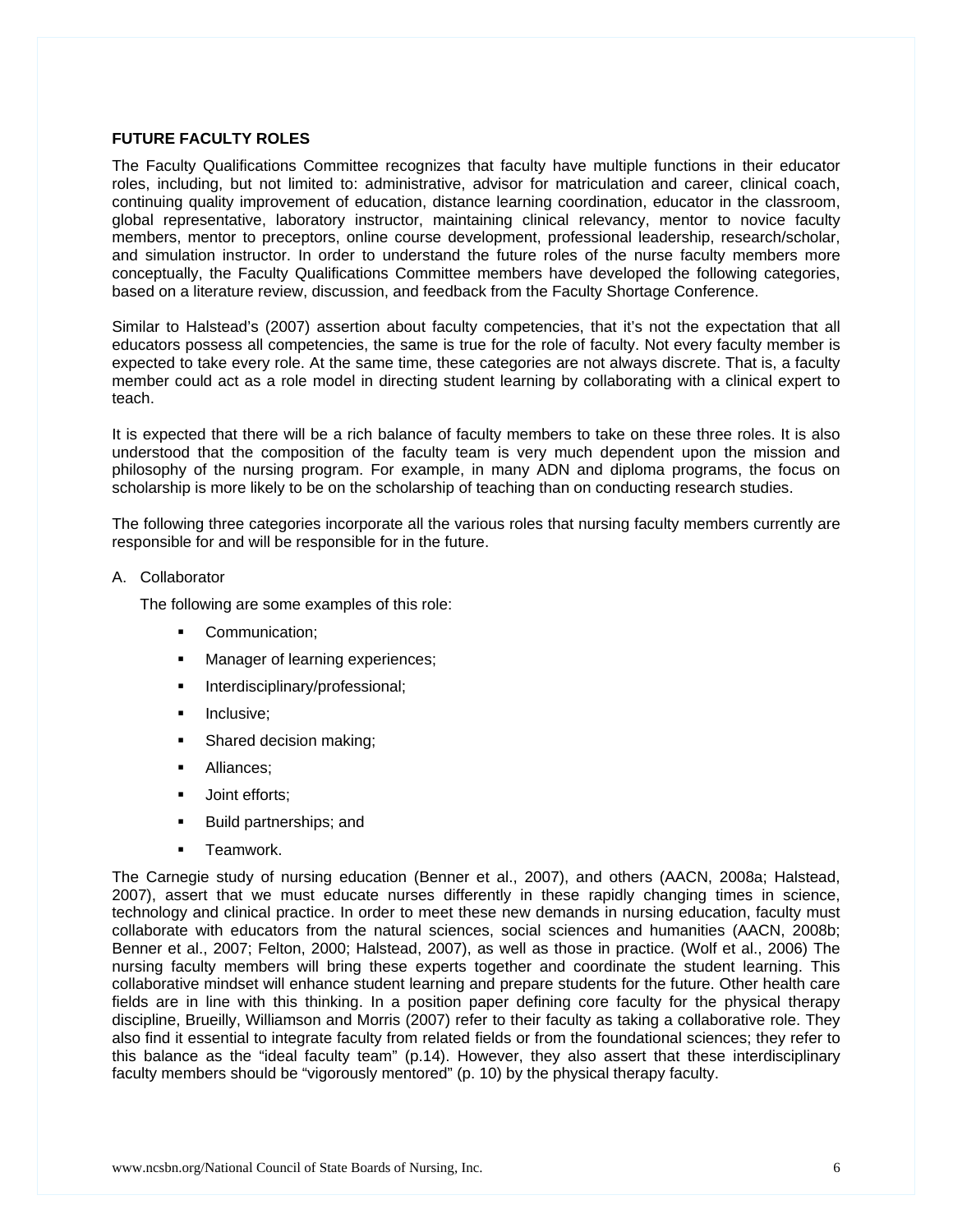Additionally, collaboration in clinical practice and across disciplines (Garman, Leach and Spector, 2006; Greiner and Knebel, 2003; McKay and Crippen, 2008) is essential in today's health care environment. Collaborative relationships have been linked to better patient outcomes, decreased costs of healthcare, and greater responsiveness of health care providers. (McKay and Crippen, 2008) Therefore, nurse educators must model this behavior in their roles as faculty.

B. Director of Student Learning

The following are some examples of this role:

- Clinical faculty;
- **Simulation faculty;**
- Classroom faculty;
- **Curriculum development;**
- **Student evaluation:**
- **Program evaluation; and**
- Laboratory faculty.

The director of student learning role encompasses facilitation of learning, curriculum and program development, program evaluation, and assessment and evaluation of students. Halstead (2007) writes an excellent review of the available evidence in these areas, and she identified some of the gaps in the literature, with most of them being in clinical education.

This role requires that faculty members have graduate preparation in education courses (AACN, 2008b; Bartels, 2007; Benner et al., 2007; NLN, 2002). Tanner (2007, p. 52), in an editorial, similarly states that "It is critical that we continue our efforts to develop nursing pedagogies that are firmly rooted in the research on learning to find a way to best prepare nurses for the 21st century." Bartels (2007, p. 157), in writing about the scholarship of teaching, acknowledges that nursing, as well as other disciplines, has been "painfully remiss in including in graduate curricula the content and applied experiences necessary to support the critical academic role of teaching." Preparation for the role of director of student learning is crucial for providing faculty with the essential background in teaching-learning pedagogies, curriculum designs, and the complex issues associated with the assessment of student learning, the curriculum and the nursing program.

# C. Role model

The following are some examples of this role:

- Professional/Ethical comportment;
- **Leadership**;
- **Scholarship/Research;**
- Practice/Clinical relevance (that is, the faculty members are teaching in their areas of clinical expertise);
- Patient focused;
- Relationship-based model;
- **Preceptor mentorship; and**
- Novice faculty mentorship.

Nursing faculty members act as role models for their students, whether for first semester prelicensure students, seasoned graduate students, preceptors, or novice faculty members. Role modeling is especially important during clinical experiences where students learn how to relate to patients, assess the situation, and make decisions. Wiseman (1994) described several role modeling behaviors that are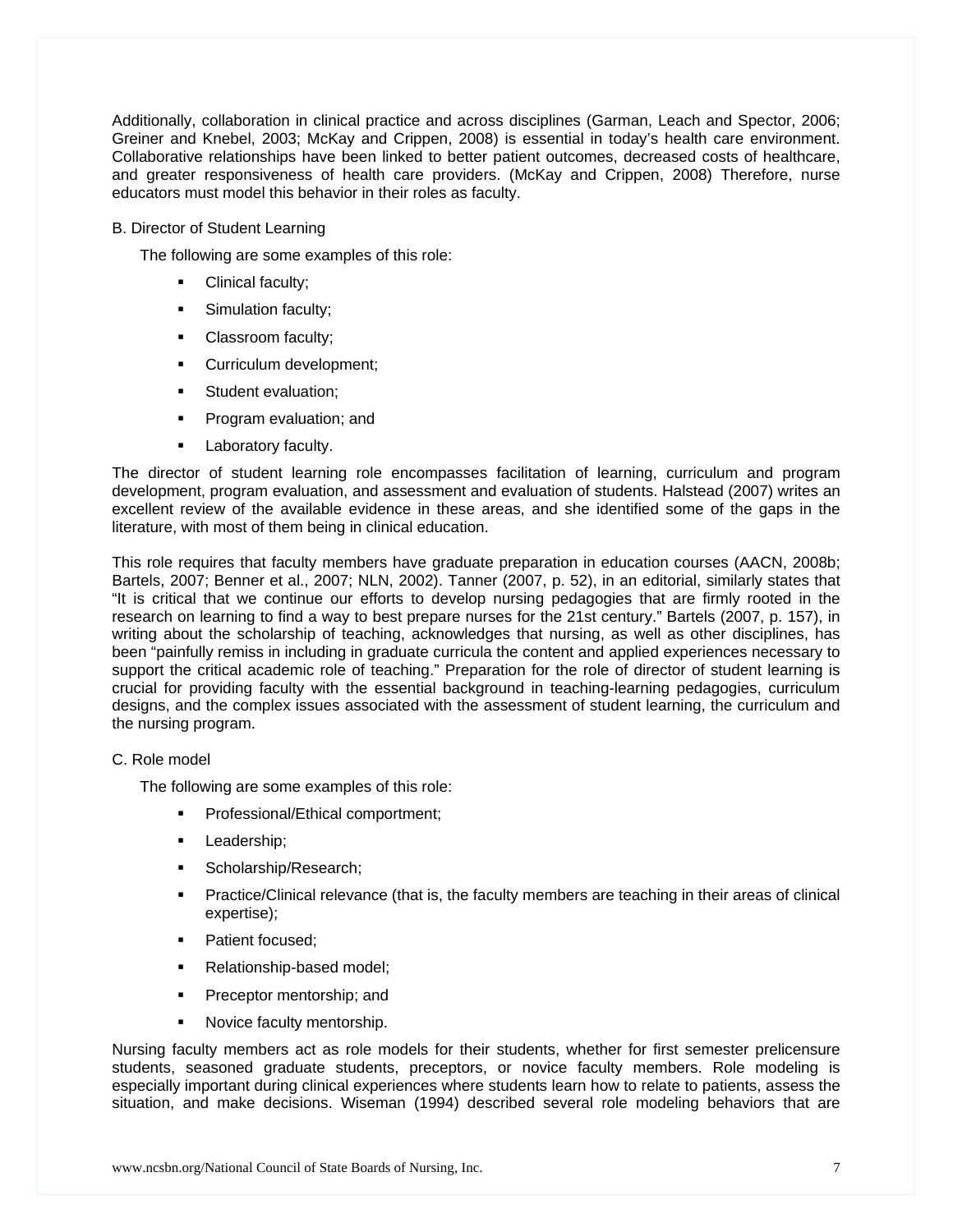important for clinical faculty members, including asking questions, reporting data to staff, and interacting with physicians.

It is important for seasoned faculty members to role model teaching behaviors for novice faculty members and preceptors. Siler and Kleiner (2001), in a phenomenological study of 12 nurse lecturers, found that novice nurse faculty members reported they were rarely prepared for the faculty role; were unfamiliar with the language, culture and practices for the role; and reported the workload was much higher than they had expected. In Halstead's (2007) literature review of novice faculty members, it is clear that novice faculty members have many needs that require role modeling of the faculty role by seasoned faculty members. Similarly, role modeling is important for part-time faculty members and preceptors. Riner and Billings (1999) reported that part-time faculty members have significant development needs, particularly in the areas of teaching methods, evaluation, and curriculum. These researchers stressed the importance of having experienced faculty mentor them. There is a similar need for experienced faculty members to role model teaching for preceptors. In a study of 86 preceptors, researchers found that preceptors reported they were unprepared to precept new graduates and that they needed more support from seasoned faculty members (Yonge, Hagler, Cox and Drefs, 2008).

Closely related to role modeling is the importance of integrating feedback and reflection into this role so that students and others can learn from the experience. NCSBN, in a systematic review, found feedback and reflection to be an evidence-based component of nursing education that every faculty member should incorporate into their teaching and mentoring (NCSBN, 2006a; NCSBN, 2006c). Bjørk and Kirkvold (1999), in Norway, conducted an elegantly designed study of new graduates that found how essential feedback and reflection is for new graduates. With only a short orientation period and no opportunity for feedback and reflection on how to improve, new nurses made the same mistakes (such as dangerously removing tubes and contaminating wounds) after eight to fourteen months in practice.

### **FACULTY ORIENTATION**

As the Faculty Qualifications Committee reviewed the literature on nursing education, they found a need for preceptors, part-time, adjunct, novice, and other faculty members, to be integrated into the nursing curriculum. This issue was also reviewed in the Role Modeling section of this document, and some relevant research findings were reported in that section.

Halstead (2007) cites several studies that report the significant needs of novice educators, who often become overwhelmed with the faculty role. Likewise, in Benner et al., (2007) national study of nursing education, they found that staff nurses who partnered with students frequently had no teaching experience and had difficulties integrating their clinical teaching with the classroom teaching. The Carnegie researchers, Benner et al., (2007) recommended ongoing faculty development for all part-time clinical instructors. Interestingly, similar problems are seen globally, as Dempsey (2007), from Ireland, qualitatively studied six clinical nurses who were being transitioned into faculty roles, and they often felt a low self-confidence, overwhelmed with the role, and under-prepared.

These findings can be extrapolated to all faculty members who take part in nursing education. A comprehensive orientation and ongoing development is important, along with engagement in the curriculum.

The Faculty Qualifications Committee considered the possibility of recommending a required fulltime/part-time percentage of faculty members. They reviewed an August 2007, NCSBN survey of the Education Consultants which found that only four of the 36 Boards that responded had specific percentages limiting part-time faculty. Further, the Faculty Qualifications Committee held a collaborative conference call at their September 2007 PR&E meeting, with representatives from AACN, CCNE, NAPNES, NLN, NLNAC. While the participants on the call recognized that part-time faculty members are increasing in nursing programs, they also felt that requiring a percentage of full-time faculty to part-time faculty would be too prescriptive during this faculty shortage.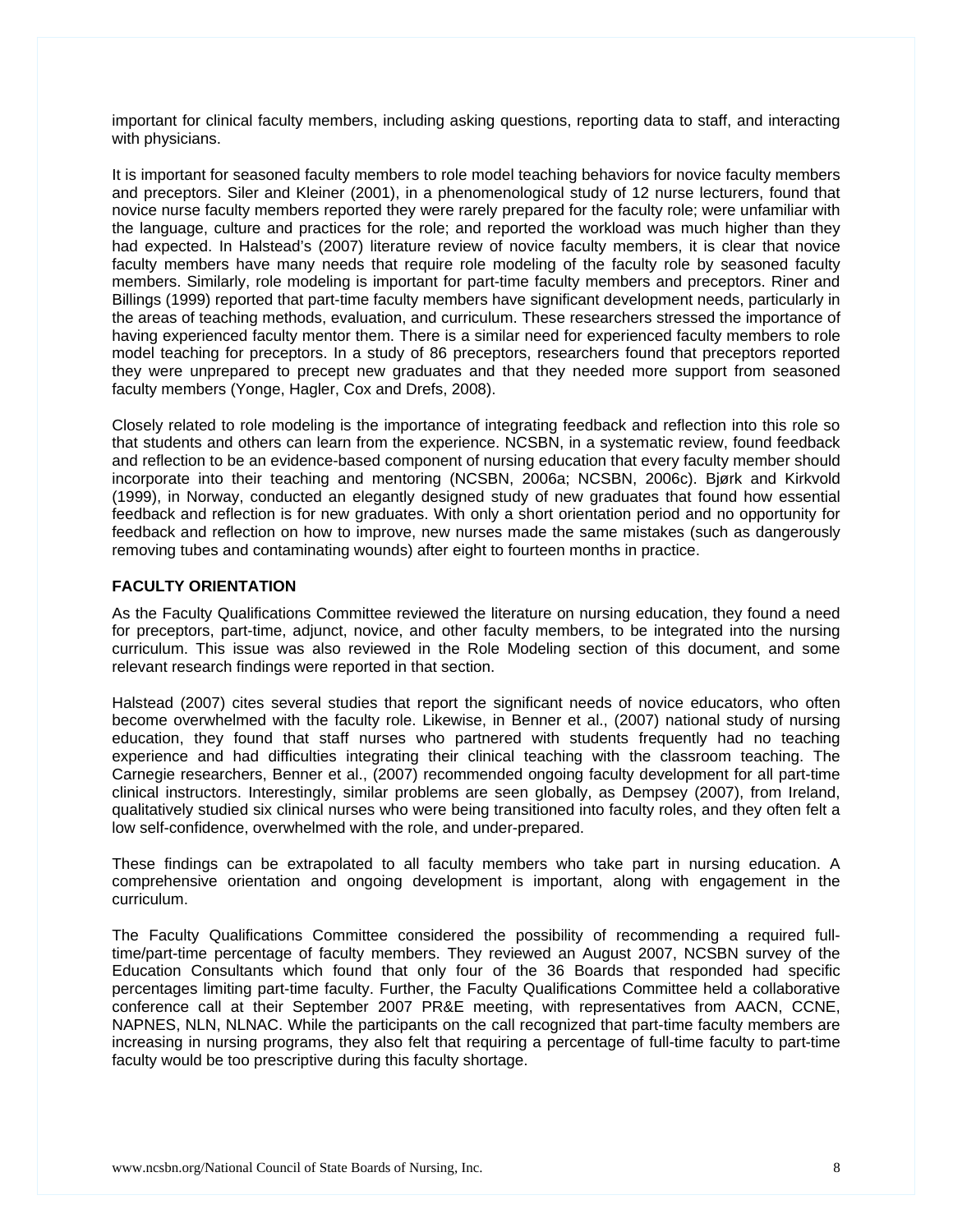# **COLLABORATION TO FOSTER INNOVATION IN NURSING EDUCATION**

The IOM 2003 report (Greiner and Knebel, 2003) on health professions education challenged the nursing community to develop a new vision for health professions education. Given the complexity of health care today, it is important for nurse educators and regulators to collaborate so that we can design and implement innovative and better ways of educating our future nurses. Innovation in nursing education was discussed at the "Faculty Shortage: Implications for Regulation," and it was clear that collaboration between educators and regulators is the key to successful innovation in nursing education.

One exciting collaborative project discussed at the faculty shortage conference was the work of the Texas Board of Nursing (Wilson and Thomas, 2008). With nursing education stakeholders, this Board of Nursing created a plan for fostering innovative nursing education models, which are designed to promote increased graduations from Texas professional nursing education programs. The purpose of the Board's focus on innovation is to reach the state's goal of graduating 9,700 professional nursing students by the year 2010 while maintaining quality education and staying above the 80 percent NCLEX pass rate (Innovation in Nursing Education, 2008).

Another collaborative project between regulation and education presented at the March 26, 2008, conference was the North Dakota Nurse Faculty Intern (NFI) pilot program. The purpose of this pilot project is to investigate the role development of nurse educators. A further purpose is to expand the general knowledge about the mechanism by which nursing graduate students gain competencies related to teaching and learning through practical experience, while working closely with seasoned mentors. With this pilot project the nurse faculty member is assigned to a mentor (MSN prepared) and an academic advisor (PhD prepared).

The use of simulation in nursing education was addressed at the Faculty Shortage Conference, and there was a presentation on using robots to extend the career of the aging nurse faculty. Perceived and real regulatory and education barriers to innovation were discussed, and strategies on how to remove these barriers were provided.

The Faculty Qualifications Committee members recommend that educators and regulators collaborate more closely to design and implement innovative nursing education strategies and programs that will allow us to graduate a sufficient number of competent and safe nurses.

#### **Works Cited:**

- AACN. (2008a). Revision of the essentials of baccalaureate education for professional nursing practice. Accessed April 4, 2008, from http://www.aacn.nche.edu/Education/pdf/BEdraft.pdf
- AACN. (2008b). The preferred vision of the professoriate in baccalaureate and graduate nursing programs. Accessed April 4, 2008, from http://www.aacn.nche.edu/Publications/pdf/PreferredVision.pdf
- Bartels, J. E. (2007). Preparing nursing faculty for baccalaureate-level and graduate-level nursing programs: Role preparation for the academy. *Journal of Nursing Education*, 46(4), 154-157.
- Benner, P., Sutphen, M., Leonard, V. and Day, L. (2007). *Educating nurses: Teaching and learning for a complex practice of care*, Draft. Authors provided permission to cite.
- Bjørk, I. T. and Kirkevold, M. (1999). Issues in nurses' practical skill development in the clinical setting. *Journal of Nursing Care Quality*, 14, 72-84.
- Brueilly, K. E., Williamson, E. M. and Morris, G. S. (2007). Defining core faculty for physical therapy education: Position paper. Journal *of Physical Therapy Education*, 21(2), 10-14.
- Dempsey, L. M. (2007). The experiences of Irish nurse lecturers role transition from clinician to educator. *International Journal of Nursing Education Scholarship*, 4(1), 1-12.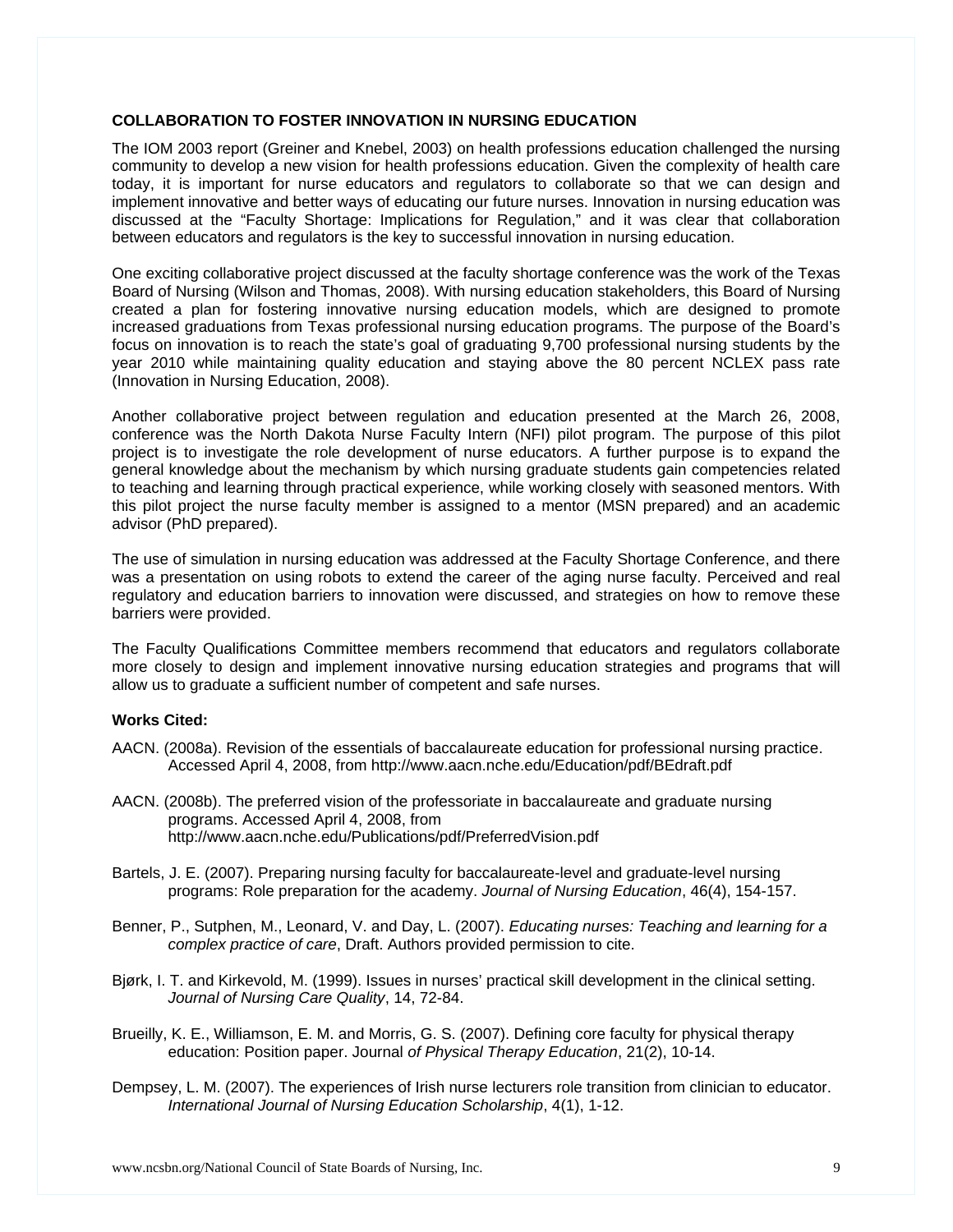- Felton, G. (2000). Perspectives on faculty development. *The Journal of Continuing Education in Nursing*, 31(2), 83-87.
- Garman, A. N., Leach, D. C. and Spector, N. (2006). Worldviews in collision: Conflict and collaboration across professional lines. *Journal of Organizational Behavior*, 27, 1-26.
- Greiner, A. C. and Knebel, E. Eds. (2003). *Health professions education: A bridge to quality.* Washington DC: The National Academies Press.
- Halstead, J. A. *Nurse educator competencies: Creating an evidence-based practice for nurse educators.*  (2007). New York: National League for Nursing.
- Innovation in nursing education. Accessed May 13, 2008 from http://www.bon.state.tx.us/nursingeducation/innovative.html
- Kohn, L., Corrigan, J. and Donaldson, M. Eds. (1999). *To err is human: Building a safer health system.*  Washington DC: The National Academies Press.
- McKay, C. A. and Crippen, L. (2008). Collaboration through clinical integration. *Nursing Administration Quarterly*, 32(2), 109-116.
- NCSBN. (2004). Chapter *nine of model rules and practice act nursing education.* Accessed April 5, 2008, from https://www.ncsbn.org/Article\_IX.pdf
- NCSBN. (2006a). Evidence*-based nursing education for regulation* (EBNER). Accessed April 5, 2008, from https://www.ncsbn.org/Final\_06\_EBNER\_Report.pdf
- NCSBN. (2006b). *A* national *survey on elements of nursing education.* Accessed April 5, 2008, from https://www.ncsbn.org/Vol\_24\_web.pdf
- NCSBN (2006c). *Systematic review of studies of nursing education outcomes: An evolving review.*  Accessed April 1, 2008, from https://www.ncsbn.org/Final\_Sys\_Review\_04\_06.pdf
- NCSBN (2008). *Member board profiles.* Accessed April 5, 2008 from http://www.keysurvey.com/report/60486/165978/4c53
- NLN. (2002). Position statement: The preparation of nurse educators. Accessed from http://www.nln.org/aboutnln/PositionStatements/preparation051802.pdf.
- Orsolini-Hain, L. and Malone, R. E. (2007) Examining the impending gap in clinical nursing expertise. *Policy, Politics & Nursing Practice*, 8(3), 158-169.
- Phillips, N. and Duke, M. (2001). The questioning skills of clinical teachers and preceptors: A comparative study. *Journal of Advanced Nursing*, 33(4), 523-529.
- Riner, M. E. and Billings, D. M. (1999) Faculty development for teaching in a changing health care environment: A statewide needs assessment. *Journal of Nursing Education*, 38(9), 427-429.
- Siler, B.B. and Kleiner, C. (2001). Novice faculty: Encountering expectations in academia. *Journal of Nursing Education*, 40, 397-403.
- Tanner, C. A. (2007). The curriculum revolution revisited. *Journal of Nursing Education*, 46(2), 51-52.
- Tanner, S. (2008). An NLNAC update: A preview of the 2008 standards criteria. Minnesota Health Educator Conference 2008, Rochester, Minnesota.